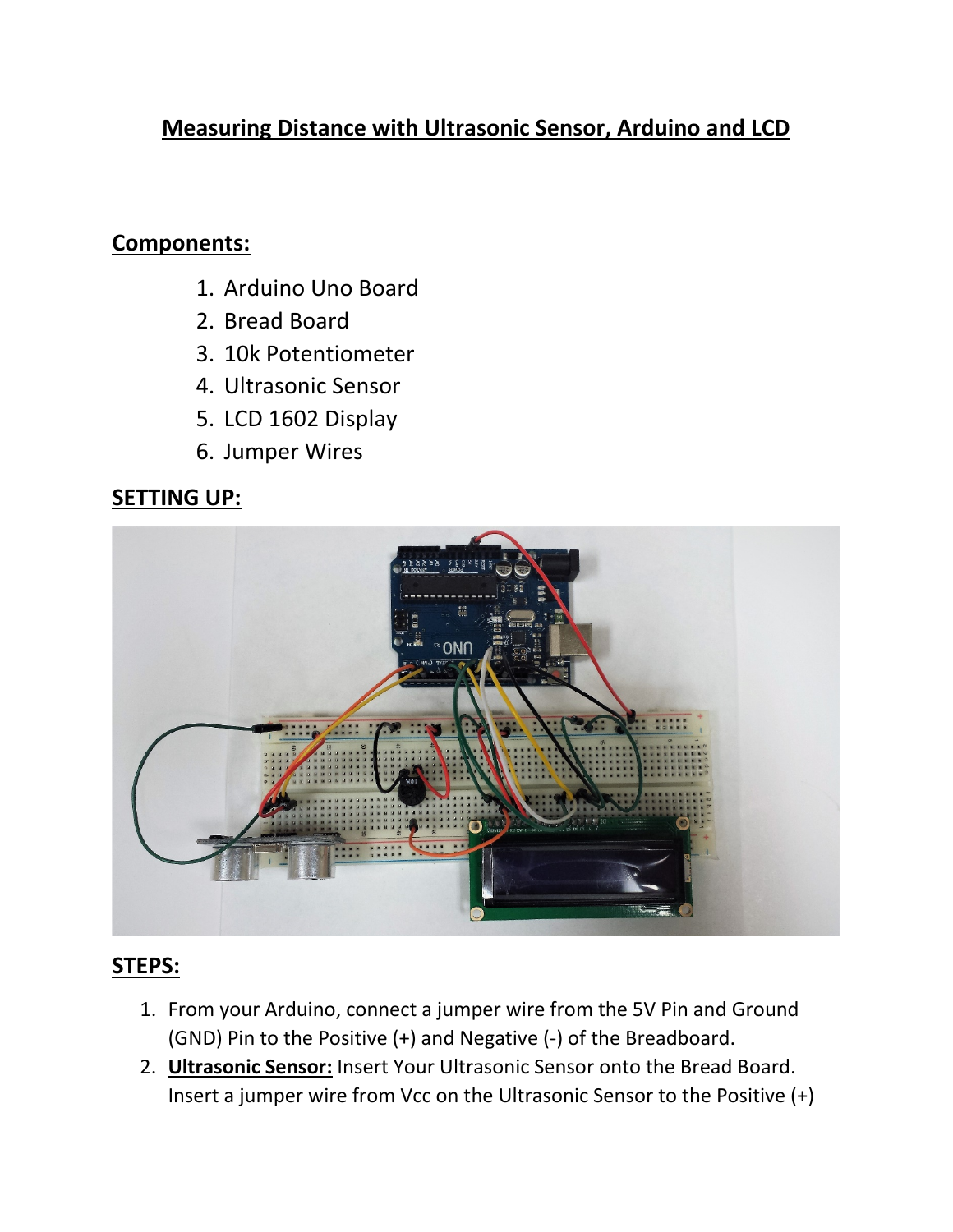Rail of the Breadboard. Insert a jumper wire from Trig on the Ultrasonic Sensor to Pin 2 on the Arduino Board. Insert a jumper wire from Echo on the Ultrasonic Sensor to Pin 3 on the Arduino Board. Lastly, insert a jumper wire from Gnd on the Ultrasonic Sensor to the Negative (-) Rail of the Breadboard.

- 3. **LCD 1602 AND Potentiometer:** Insert LCD 1602 and the Potentiometer onto the Breadboard. Insert a jumper wire from VSS on the LCD to Negative (-) Rail of the Breadboard. Insert a jumper wire from Pin VDD on the LCD to the Positive (+) Rail of the Breadboard. Insert a jumper wire from Pin VO on the LCD to the middle Pin on the Potentiometer. For the remaining Pins on the Potentiometer: Insert two jumper wires from the outside Pins on the Potentiometer to the Positive (+) and Negative (-) Rails on the Breadboard. For the remaining Pins on the LCD: Insert a jumper wire from Pin RS on the LCD to Pin 7 on the Arduino. Insert a jumper wire from the Pin RW on the LCD to the Negative Rail on the Breadboard. Insert a jumper wire from Pin E on the LCD to Pin 8 on the Arduino Board. Insert a jumper wire from Pin D4 on the LCD to Pin 9 on the Arduino Board. Insert a jumper wire from Pin D5 on the LCD to Pin 10 on the Arduino. Insert a jumper wire from Pin D6 on the LCD to Pin 11 on the Arduino. Insert a jumper wire from Pin D7 on the LCD to Pin 12 on the Arduino Board. Insert a jumper wire from Pin A on the LCD to the Positive (+) Rail on the Breadboard. Insert a jumper wire from Pin K on the LCD to the Negative (-) Rail of the Breadboard.
- 4. **Program:** Upload the program below onto your Arduino Board.

If all wires are connected correctly, the LCD will turn ON and should show some numbers. By putting an obstruction in front of the Ultrasonic Sensor at different Distances, The Ultrasonic Sensor will accurately vary its reading.

#### **Program:**

#include <LiquidCrystal.h> //Load Liquid Crystal Library LiquidCrystal LCD(7, 8, 9, 10, 11, 12); //Create Liquid Crystal Object called LCD

int trigPin=2; //Sensor Trip pin connected to Arduino pin 2 int echoPin=3; //Sensor Echo pin connected to Arduino pin 3 int myCounter=0; //declare your variable myCounter and set to 0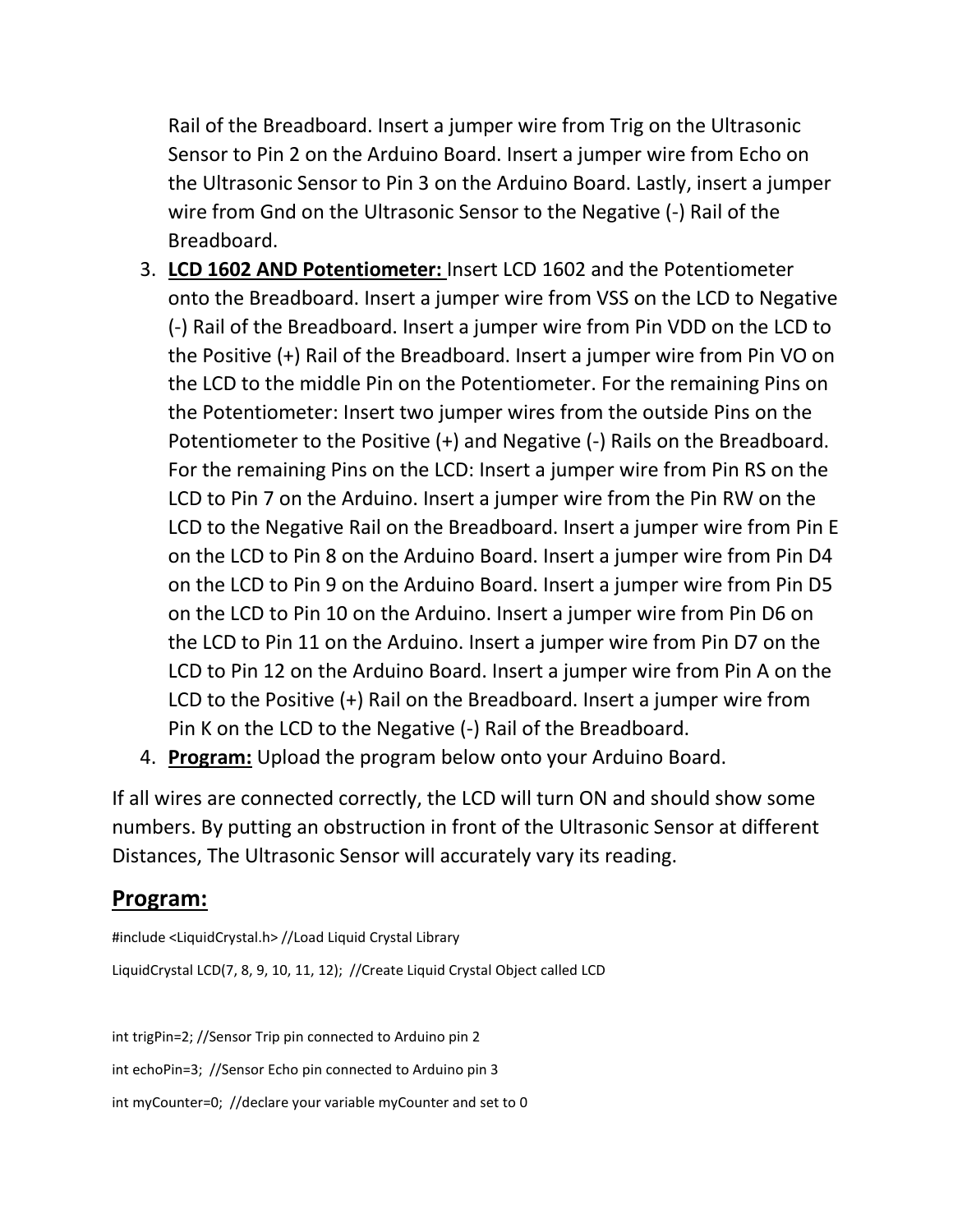float pingTime; //time for ping to travel from sensor to target and return float targetDistance; //Distance to Target in inches float speedOfSound=776.5; //Speed of sound in miles per hour when temp is 77 degrees.

void setup() {

Serial.begin(9600); pinMode(trigPin, OUTPUT); pinMode(echoPin, INPUT);

LCD.begin(16,2); //Tell Arduino to start your 16 column 2 row LCD LCD.setCursor(0,0); //Set LCD cursor to upper left corner, column 0, row 0 LCD.print("Target Distance:"); //Print Message on First Row }

void loop() {

 digitalWrite(trigPin, LOW); //Set trigger pin low delayMicroseconds(2000); //Let signal settle digitalWrite(trigPin, HIGH); //Set trigPin high delayMicroseconds(15); //Delay in high state digitalWrite(trigPin, LOW); //ping has now been sent delayMicroseconds(10); //Delay in high state

 pingTime = pulseIn(echoPin, HIGH); //pingTime is presented in microceconds pingTime=pingTime/1000000; //convert pingTime to seconds by dividing by 1000000 (microseconds in a second) pingTime=pingTime/3600; //convert pingtime to hourse by dividing by 3600 (seconds in an hour) targetDistance= speedOfSound \* pingTime; //This will be in miles, since speed of sound was miles per hour targetDistance=targetDistance/2; //Remember ping travels to target and back from target, so you must divide by 2 for actual target distance.

targetDistance= targetDistance\*63360; //Convert miles to inches by multipling by 63360 (inches per mile)